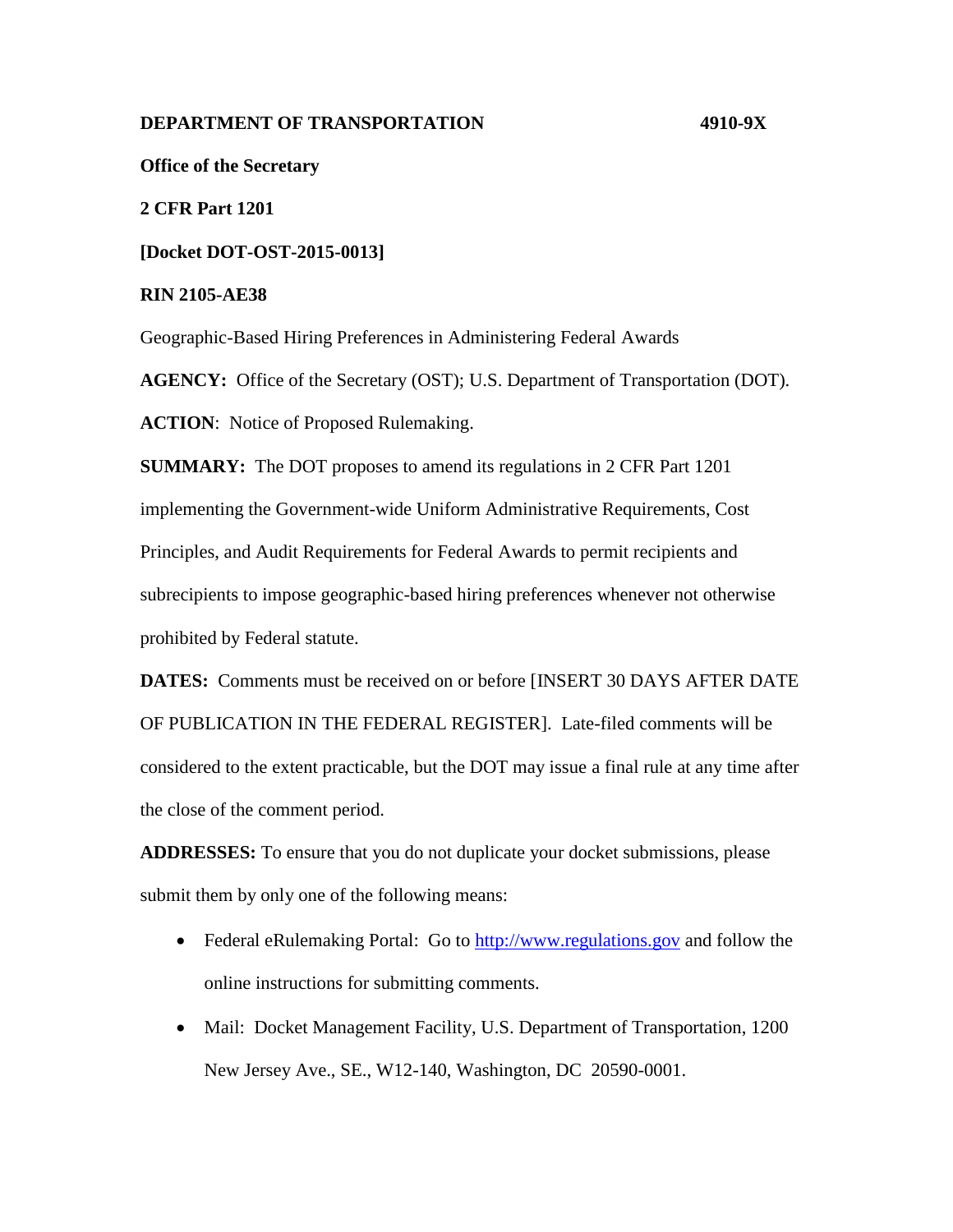- Hand Delivery: West Building Ground Floor, Room W12-140, 1200 New Jersey Ave., SE., between 9 a.m. and 5 p.m., Monday through Friday, except Federal holidays. The telephone number is (202) 366-9329.
- Instructions: You must include the agency name and docket number or the Regulatory Identification Number (RIN) for the rulemaking at the beginning of your comments. All comments received will be posted without change to [http://www.regulations.gov,](http://www.regulations.gov/) including any personal information provided.

**FOR FURTHER INFORMATION CONTACT:** Michael Harkins, Deputy Assistant General Counsel for General Law (OST-C10), Office of the Secretary, Department of Transportation, 1200 New Jersey Avenue, SE, Room W83-312, Washington, DC 20590, 202-366-0590.

**SUPPLEMENTARY INFORMATION:** On December 26, 2014, the DOT's regulations at 2 CFR Part 1201 became effective, which adopted the Office of Management and Budget's (OMB) revised Government-wide Uniform Administrative Requirements, Cost Principles, and Audit Requirements for Federal awards to non-Federal entities at 2 CFR Part 200 (Common Rule). These requirements at 2 CFR 200.319(b) prohibit the use of in-state or local geographic preferences in the evaluation of bids or proposals except where Federal statute mandates or encourages the use of such preferences.<sup>1</sup> This prohibition extends to the use of geographic hiring preferences in contracts that are awarded by recipients and subrecipients with Federal financial assistance since such preferences could result in a competitive advantage for contractors based in the targeted hiring area. This provision in the OMB Common Rule is not new

l

<sup>&</sup>lt;sup>1</sup> For example, 23 U.S.C. 140(d) authorizes the preferential employment of Indians living on or near a reservation on projects and contracts on Indian reservations roads under the Federal-aid Highway Program.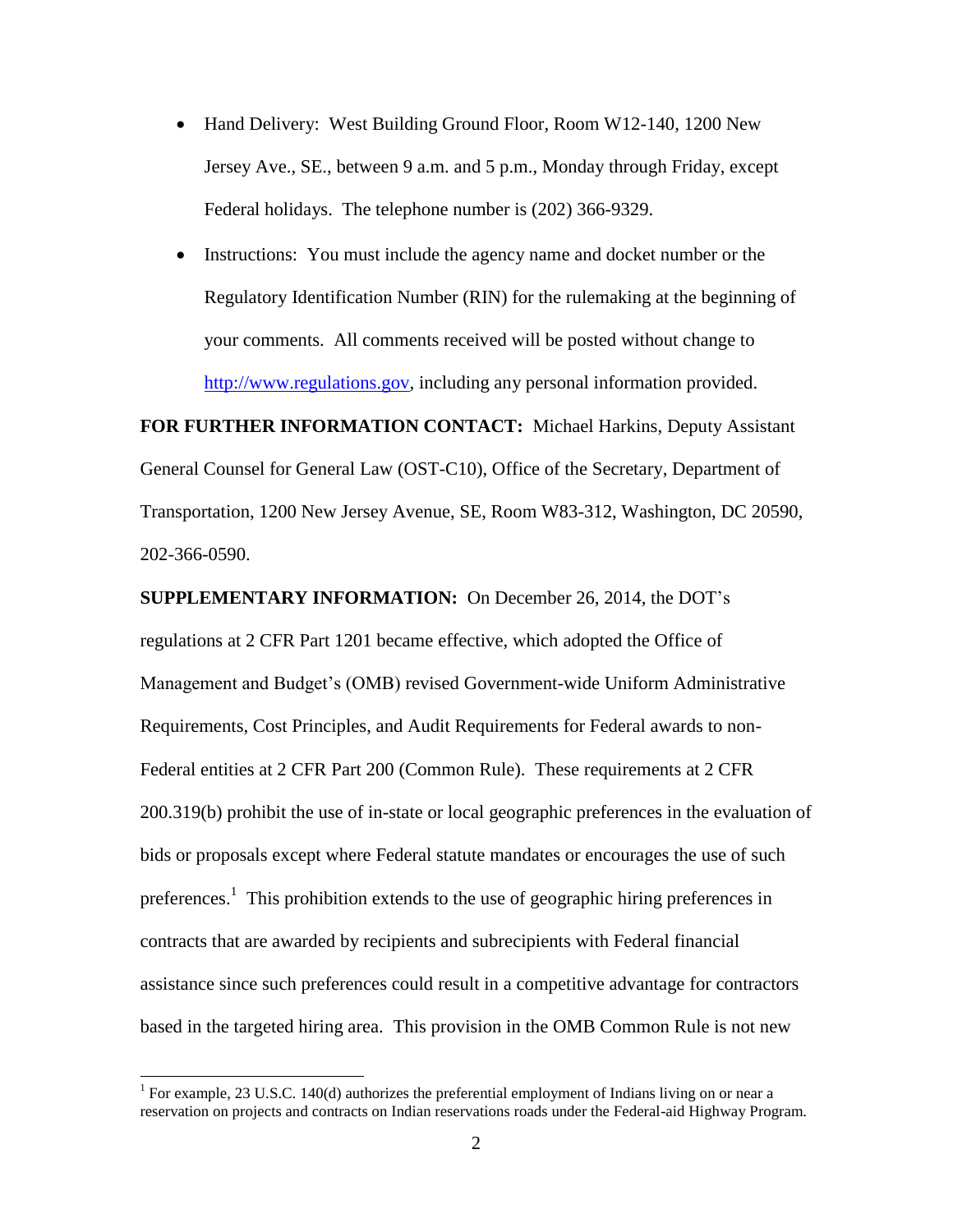and was found in the DOT's implementation of the prior version of OMB's Common Rule (49 CFR 18.36(c)(2) (2014)).

Many recipients and subrecipients at the local governmental level have local hiring provisions that they otherwise apply to procurements that do not involve Federal funding. Such provisions are intended to ensure that the communities in which the projects are located benefit from the jobs that result from their investment of their funds, particularly for workers in low income areas. Transportation plays a critical role in connecting Americans and communities to economic opportunity. The choices that are made regarding transportation infrastructure can strengthen communities, create pathways to jobs and improve the quality of life for all Americans. Transportation investments and policies can improve access to jobs, education, and goods movement, while providing construction and operations jobs. As such, the DOT believes that local and other geographic-based hiring preferences are essential to promoting Ladders of Opportunity for the workers in these communities by ensuring that they participate in, and benefit from, the economic opportunities such projects present.

Additionally, Section 418 of the Consolidated and Further Continuing Appropriations Act, 2015, Public Law No. 113-235 (FY 2015 Appropriations Act), prohibits the Federal Transit Administration from using fiscal year (FY) 2015 funds to implement, administer, or enforce 49 CFR  $18.36(c)(2)$ , for construction hiring. Section  $18.36(c)(2)$  prohibits the use of statutorily or administratively imposed in-State or local geographical preferences in the evaluation of bids or proposals.<sup>2</sup> Thus, at least for FTA-

 $\overline{\phantom{a}}$ 

<sup>&</sup>lt;sup>2</sup> Effective December 26, 2014, 49 CFR part 18 will apply only to grants obligated on or before December 25, 2014. Grants obligated on or after December 26, 2014 will be subject to 2 CFR part 200. This provision  $(18.36(c)(2))$  has been recodified at 2 CFR 200.319(b) and is substantively the same as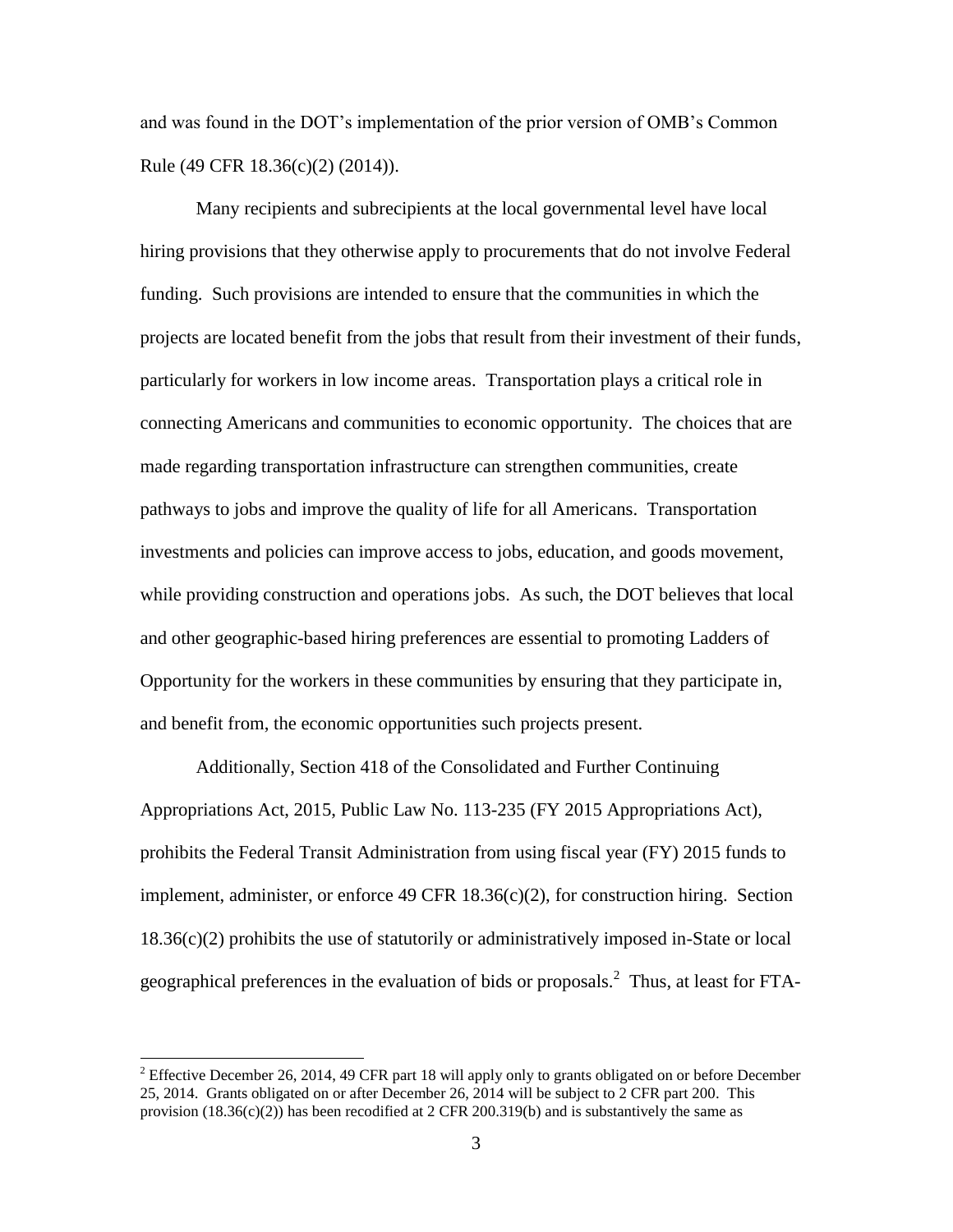funded project in FY 2015, Congress has diminished the legal effectiveness of this provision.

Therefore, the DOT is proposing to amend Part 1201 by promulgating a provision to deviate from the OMB guidance by making clear that geographic hiring preferences may be used in DOT grant programs. With this deviation, local communities will be in a better position to leverage Federal and State and local funds into local jobs and economic growth. However, this deviation would only apply to the extent that such geographic hiring preferences are not otherwise prohibited by Federal statute or regulation. For example, the Federal statutory provision at 23 U.S.C. 112 requires full and open competition in the award of contracts under the Federal-aid highway program. The Federal Highway Administration has traditionally interpreted this provision as prohibiting the use of geographic hiring preferences and reinforced this interpretation in 23 CFR 635.117(b). Under a 2013 Opinion from the Office of Legal Counsel (OLC), OLC clarified that section 112 does not compel the DOT from prohibiting recipients and subrecipients under the Federal-aid Highway Program from imposing contract requirements that do not directly relate to the performance of work. Rather, the OLC opinion states that the Secretary has discretion to permit such requirements as long as they do not "unduly limit competition." (*See Competitive Bidding Requirements Under the Federal-Aid Highway Program*, 23 U.S.C. § 112, (Aug. 23, 2013)).

In order to determine whether contracting requirements may be used consistent with the 2013 OLC opinion, the DOT has established a pilot program under which such geographic-based hiring requirements may be used on an experimental basis. This

 $\overline{\phantom{a}}$ 

<sup>18.36(</sup>c)(2). Although Congress did not address the change in codification in section 418, FTA intends to apply section 418 to grants obligated on or after December 26, 2014 and subject to 2 CFR 200.319(b).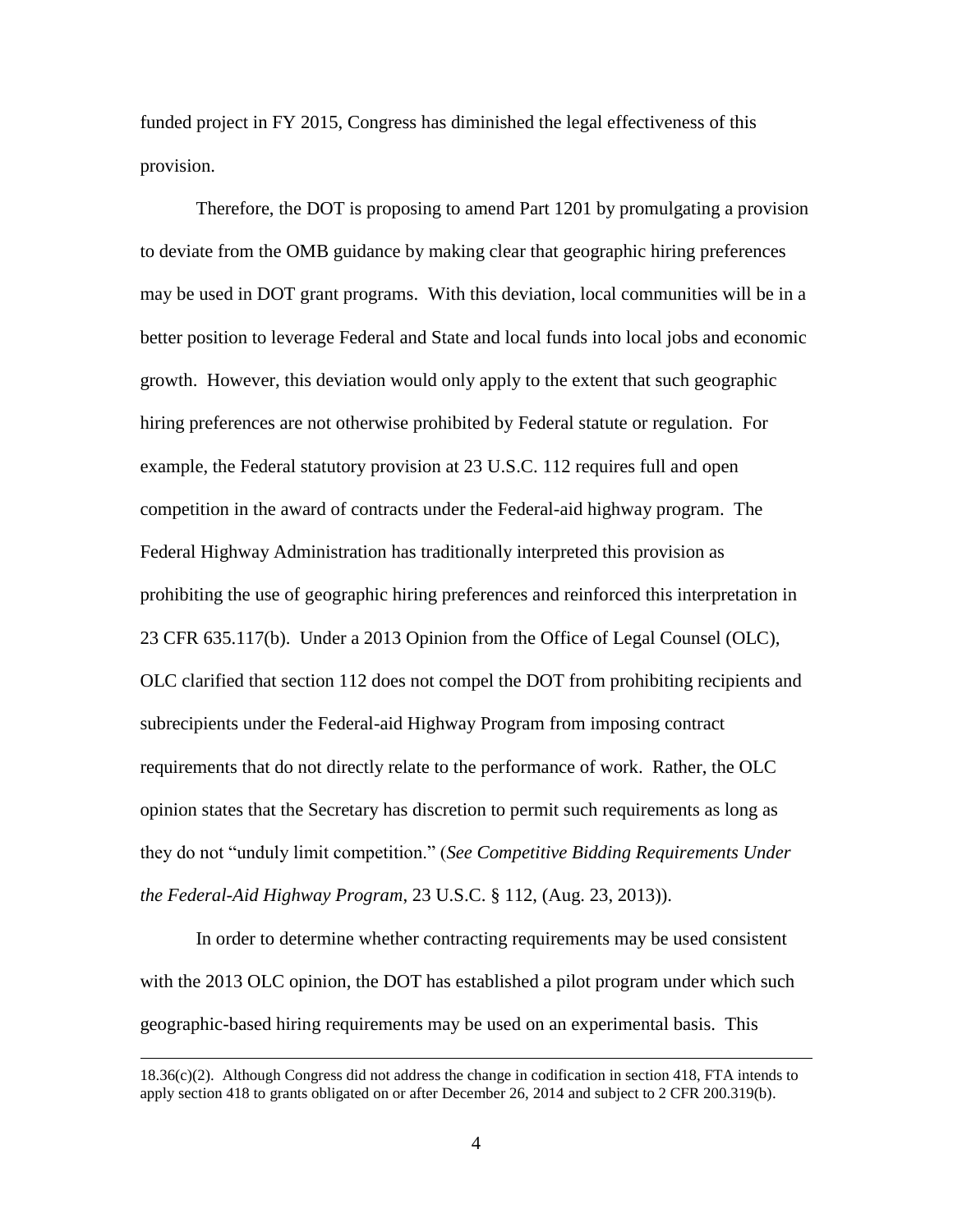program, which is published in today's *Federal Register*, allows recipients and subrecipients of Federal Highway Administration and Federal Transit Administration funds to use such requirements pursuant to the experimental authorities of those agencies. For any such projects, the DOT will monitor and evaluate whether the contracting requirements approved for use under the pilot program have an undue restriction on competition.

### **REGULATORY ANALYSES AND NOTICES:**

# **Executive Order 12866 (Regulatory Planning and Review) and USDOT Regulatory Policies and Procedures**

The DOT has preliminarily determined that this action would not be a significant regulatory action within the meaning of Executive Order 12866 and would not be significant within the meaning of DOT regulatory policies and procedures. It is anticipated that the economic impact of this rulemaking would be minimal. These proposed changes would not adversely affect, in a material way, any sector of the economy. In addition, these changes would not interfere with any action taken or planned by another agency and would not materially alter the budgetary impact of any entitlements, grants, user fees, or loan programs. Consequently, a full regulatory evaluation is not required.

Allowing local geographic preferences in hiring, where none currently exist, may result in additional local hiring and in non-local workers not obtaining jobs they otherwise might get. To the extent this occurs this would be an economic transfer from non-local workers to local workers and not a cost.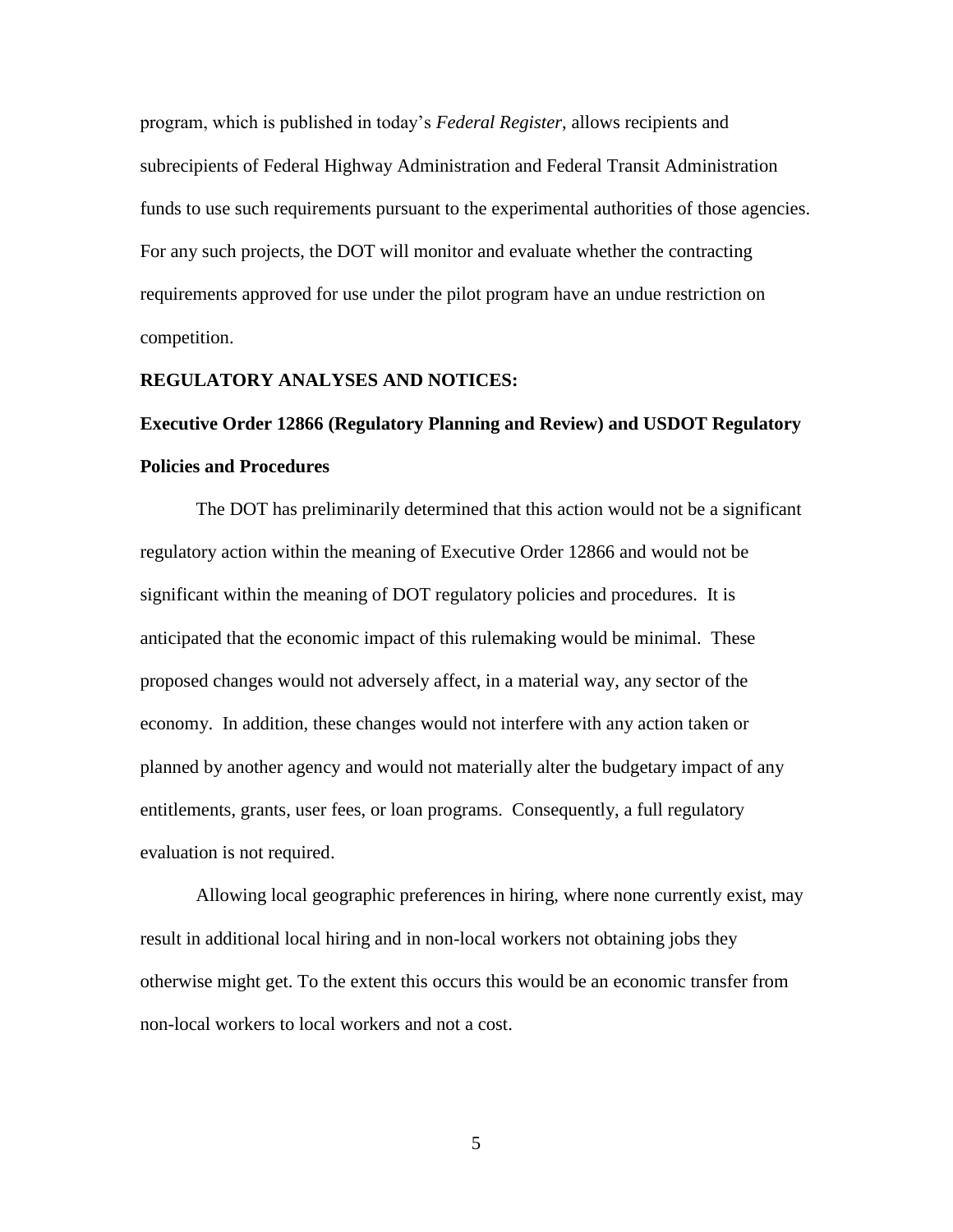To the extent local labor markets are tight this could increase labor costs for the DOT-Grant funded projects if all hiring is local. Similarly, if local supply of labor in the skilled trades is low, productivity on DOT-Grant funded project could decrease and project costs could increase if all hiring is local. However, the proposed rule is not forcing local governments to hire locally; it is only saying that they *may* use geographic hiring preferences. They will only exercise this option if they feel it is net beneficial to their communities to do so.

#### **Regulatory Flexibility Act**

In compliance with the Regulatory Flexibility Act (Pub. L. 96-354, 5 U.S.C. 60l-612), the DOT has evaluated the effects of this proposed action on small entities and has determined that the proposed action would not have a significant economic impact on a substantial number of small entities. This proposed action does not affect any funding distributed under any of the programs administered by the DOT. For these reasons, I hereby certify that this action would not have a significant economic impact on a substantial number of small entities.

#### **Unfunded Mandates Reform Act of 1995**

This proposed rule would not impose unfunded mandates as defined by the Unfunded Mandates Reform Act of 1995 (Pub. L. 104-4, 109 Stat. 48). This proposed rule will not result in the expenditure by State, local, and tribal governments, in the aggregate, or by the private sector, of \$128.1 million or more in any one year (2 U.S.C. 1532). Further, in compliance with the Unfunded Mandates Reform Act of 1995, the DOT will evaluate any regulatory action that might be proposed in subsequent stages of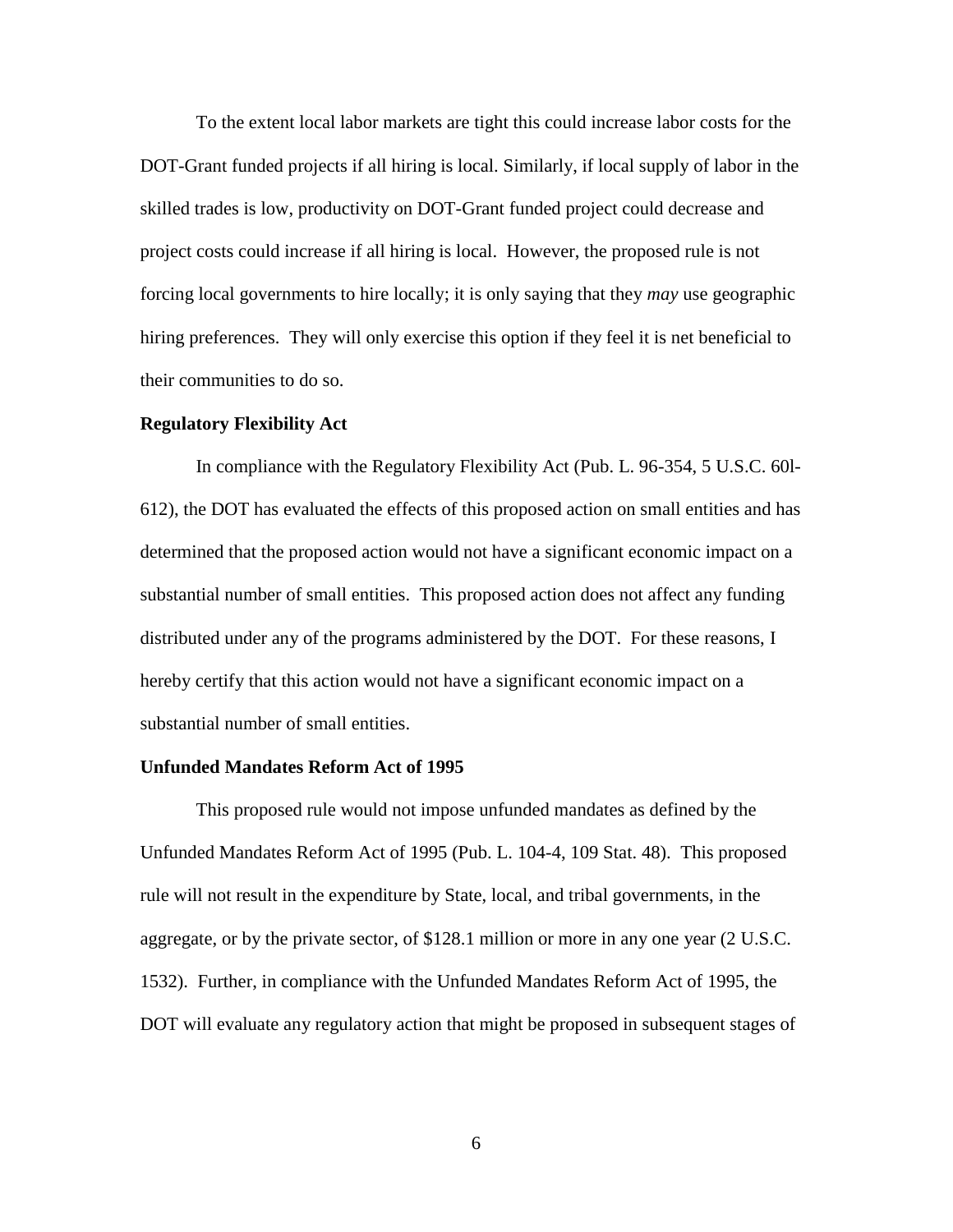the proceeding to assess the effects on State, local, tribal governments and the private sector.

# **Executive Order 13132 (Federalism Assessment)**

This proposed action has been analyzed in accordance with the principles and criteria contained in Executive Order 13132, and the DOT has determined preliminarily that this proposed action would not have sufficient federalism implications to warrant the preparation of a federalism assessment. The DOT has also determined that this proposed action would not preempt any State law or State regulation or affect the States' ability to discharge traditional State governmental functions.

# **Executive Order 13211 (Energy Effects)**

We have analyzed this action under Executive Order 13211, Actions Concerning Regulations That Significantly Affect Energy Supply, Distribution, or Use, dated May 18, 2001. We have determined that it is not a significant energy action under that order since it is not likely to have a significant adverse effect on the supply, distribution, or use of energy. Therefore, a Statement of Energy Effects is not required.

# **Executive Order 12372 (Intergovernmental Review)**

Catalog of Federal Domestic Assistance Program Number 20.205, Highway Planning and Construction. The regulations implementing Executive Order 12372 regarding intergovernmental consultation on Federal programs and activities apply to this program. Accordingly, the DOT solicits comments on this issue.

#### **Paperwork Reduction Act**

Under the Paperwork Reduction Act of 1995 (PRA) (44 U.S.C. 3501), Federal agencies must obtain approval from the Office of Management and Budget (OMB) for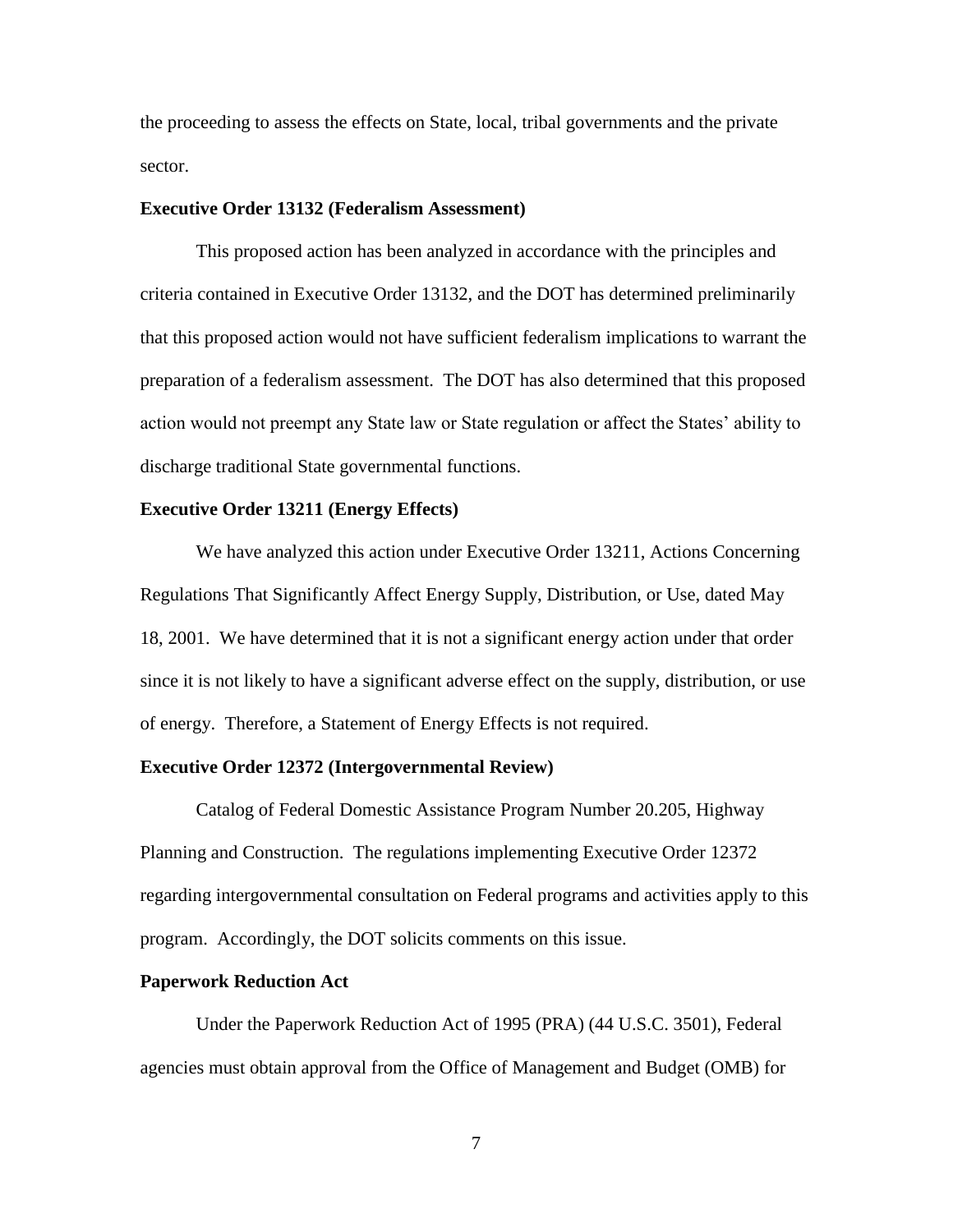each collection of information they conduct, sponsor, or require through regulations. The DOT has determined that this proposal does not contain collection of information requirements for the purposes of the PRA.

# **Executive Order 12988 (Civil Justice Reform)**

This action meets applicable standards in sections 3(a) and 3(b)(2) of Executive Order 12988, Civil Justice Reform, to minimize litigation, eliminate ambiguity, and reduce burden.

# **Executive Order 13045 (Protection of Children)**

We have analyzed this rule under Executive Order 13045, Protection of Children from Environmental Health Risks and Safety Risks. The DOT certifies that this proposed action would not cause any environmental risk to health or safety that might disproportionately affect children.

### **Executive Order 12630 (Taking of Private Property)**

The DOT has analyzed this proposed rule under Executive Order 12630, Governmental Actions and Interface with Constitutionally Protected Property Rights. The DOT does not anticipate that this proposed action would affect a taking of private property or otherwise have taking implications under Executive Order 12630.

#### **National Environmental Policy Act**

The DOT has analyzed the environmental impacts of this proposed action pursuant to the National Environmental Policy Act of 1969 (NEPA) (42 U.S.C. 4321 et seq.) and has determined that it is categorically excluded pursuant to DOT Order 5610.1C, Procedures for Considering Environmental Impacts (44 FR 56420, Oct. 1, 1979). Categorical exclusions are actions identified in an agency's NEPA implementing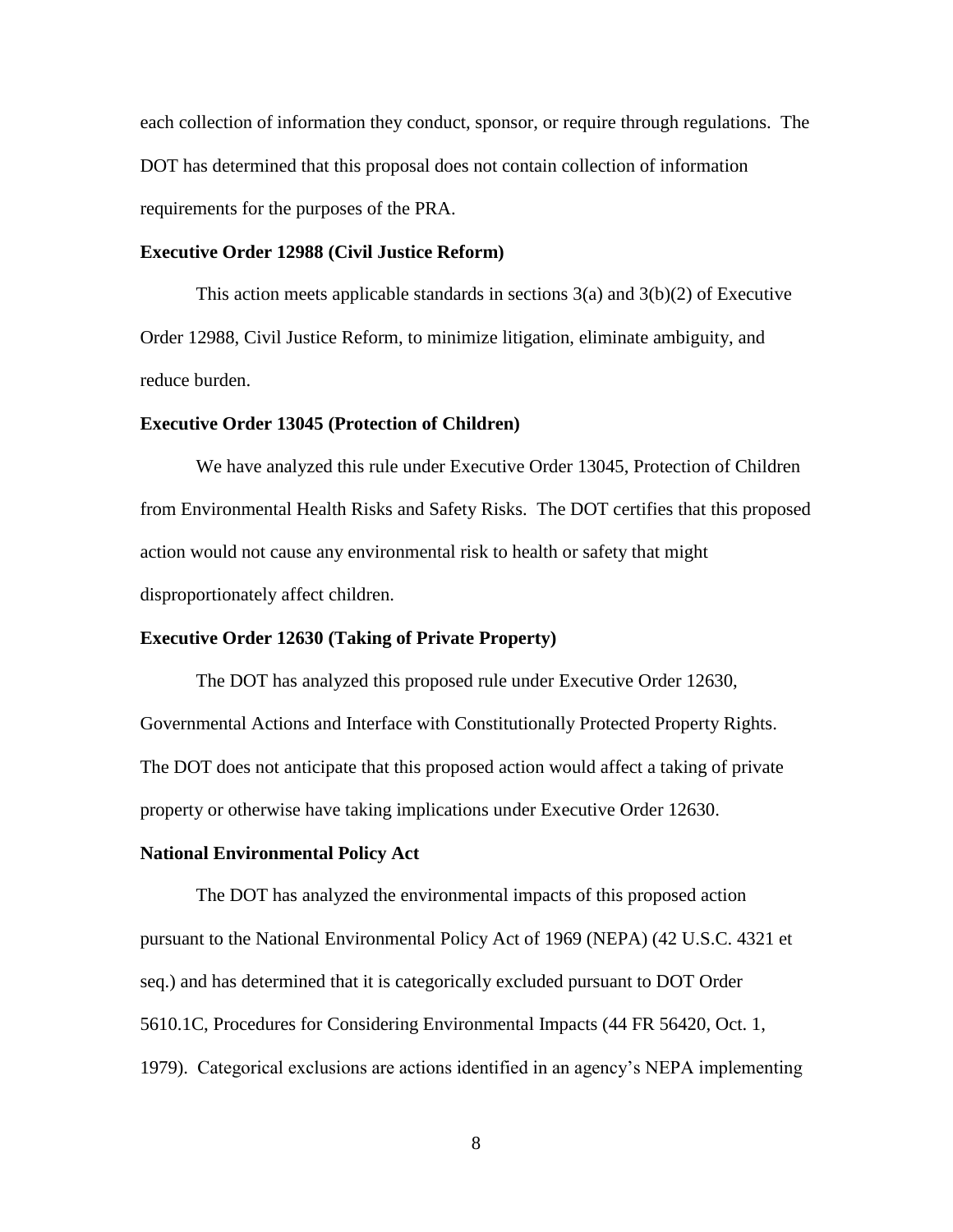procedures that do not normally have a significant impact on the environment and therefore do not require either an environmental assessment (EA) or environmental impact statement (EIS). See 40 CFR 1508.4. In analyzing the applicability of a categorical exclusion, the agency must also consider whether extraordinary circumstances are present that would warrant the preparation of an EA or EIS. *Id.* Paragraph 3.c.5 of DOT Order 5610.1C incorporates by reference the categorical exclusions for all DOT Operating Administrations. This action is covered by the categorical exclusion listed in the Federal Highway Administration's implementing procedures, "[p]romulgation of rules, regulations, and directives." 23 CFR 771.117(c)(20). The purpose of this rulemaking is to permit recipients and subrecipients to impose geographic-based hiring preferences whenever not otherwise prohibited by Federal statute. The agency does not anticipate any environmental impacts, and there are no extraordinary circumstances present in connection with this rulemaking.

# **Regulation Identifier Number**

A regulation identifier number (RIN) is assigned to each regulatory action listed in the Unified Agenda of Federal Regulations. The Regulatory Information Service Center publishes the Unified Agenda in April and October of each year. The RIN contained in the heading of this document can be used to cross reference this action with the Unified Agenda.

#### **List of Subjects**

2 CFR Part 1201

9